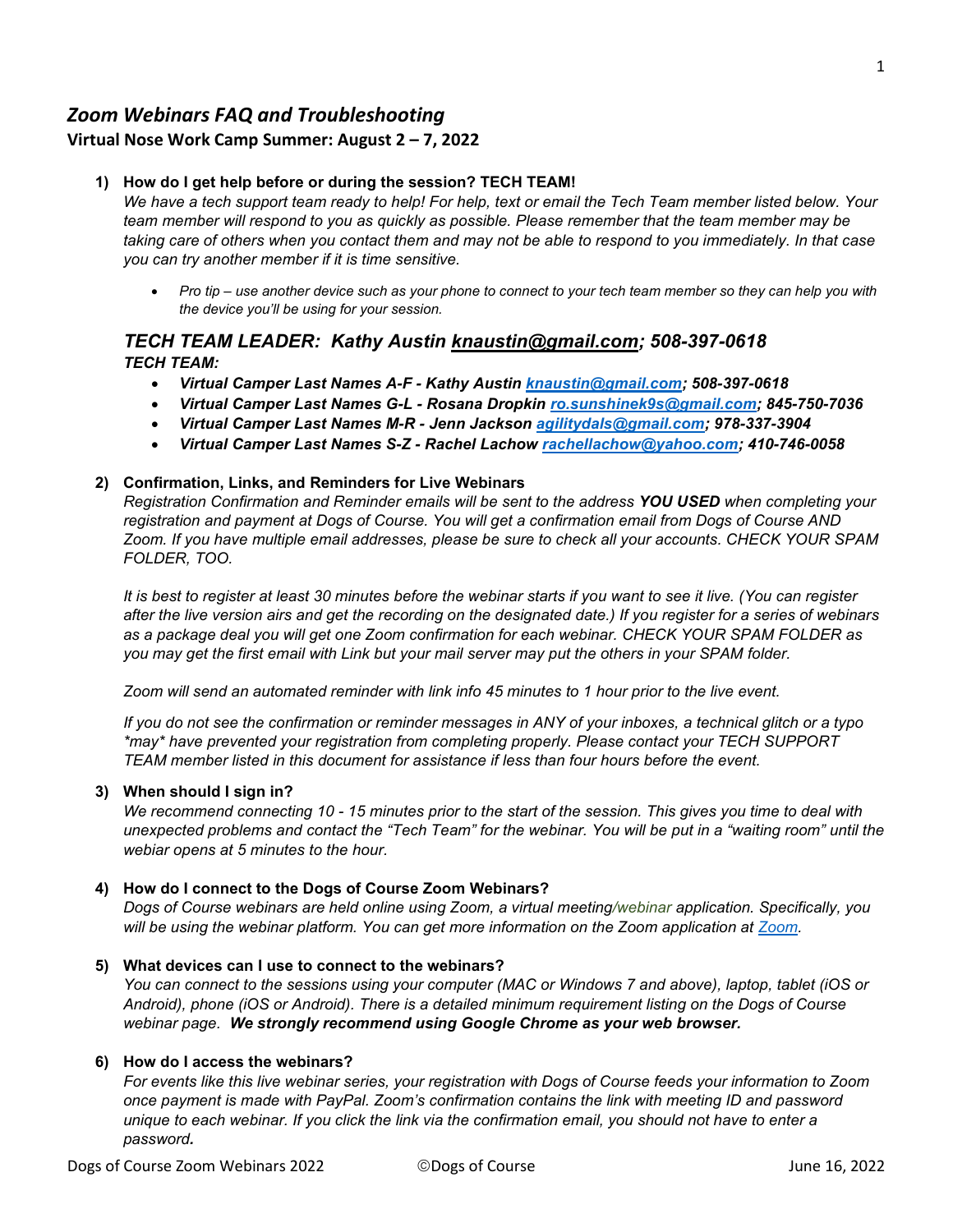Date Time: Apr 15, 2020 09:00 AM Eastern Time (US and Canada)

Join from a PG, Mac, iPad, iPhone or Android device: Click Here to Join Note: This link should not be shared with others; it is unique to you. Password: 888294 Add to Calendar Add to Google Calendar Add to Yahoo Calendar

- *a. Pro tip 1 if you signed up for multiple webinars, add the sessions you signed up for to your online calendar. When it's time to attend your session, you can access the correct session directly from your calendar entry by clicking on the event*
- *b. Pro tip 2 if you don't use online calendaring, we recommend copying the unique links and passwords for your sessions to another document in case you cannot access your confirmation email.*
- **7) I clicked on the link for my webinar, what happens now?** *You will be directed to Zoom and will be asked to open Zoom meetings/webinars. Click Open Zoom.*

| https://us02web.zoom.us wants to open this application. |        |
|---------------------------------------------------------|--------|
| Open Zoom                                               | Cancel |
|                                                         |        |

Launching...

Please click Open Zoom Meetings if you see the system dialog.

If nothing prompts from browser, click here to launch the meeting, or download & run Zoom.

If you cannot download or run the application, join from your browser.

*If the webinar has not yet started, you will see a popup that lets you know the webinar hasn't started:*

|                                           | $\times$<br>$\sim$ |
|-------------------------------------------|--------------------|
| Please wait. The webinar will begin soon. |                    |
| <b>Start: 9:00 AM</b>                     |                    |
| Webinar Example                           |                    |
|                                           |                    |
| <b>Test My Speaker</b>                    |                    |
|                                           |                    |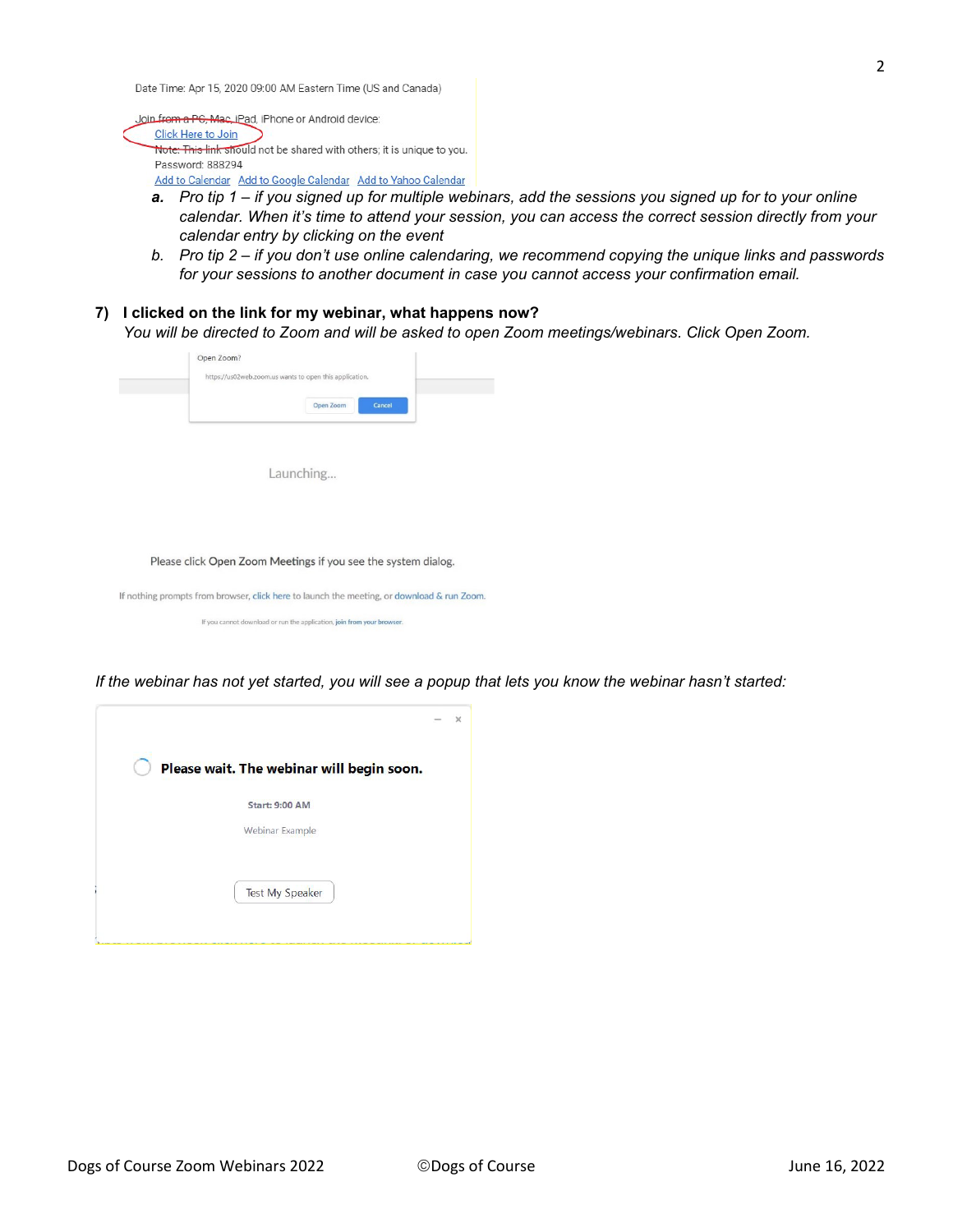#### *Now's a great time to test your speakers! Click on the Test My Speaker button.*

| <b>Speaker</b>          | <b>Test Speaker</b>                       | Headset (BH-M9A Hands-Free AG                               | $\checkmark$   |
|-------------------------|-------------------------------------------|-------------------------------------------------------------|----------------|
|                         | <b>Output Level:</b>                      |                                                             |                |
|                         | Volume:                                   |                                                             | $\blacksquare$ |
| <b>Microphone</b>       | <b>Test Mic</b>                           | Headset (BH-M9A Hands-Free AG                               | $\checkmark$   |
|                         | Input Level:                              |                                                             |                |
|                         | Volume:                                   |                                                             | <b>((b)</b>    |
|                         |                                           | Automatically adjust volume                                 |                |
|                         |                                           | Use separate audio device to play ringtone simultaneously   |                |
|                         |                                           | Automatically join audio by computer when joining a meeting |                |
|                         | Mute my microphone when joining a meeting |                                                             |                |
|                         |                                           | Press and hold SPACE key to temporarily unmute yourself     |                |
| Sync buttons on headset |                                           |                                                             |                |

*Once the webinar begins you will see the video feed.*

**8) I CAN'T HEAR OR SEE anything now that I am connected – what do I do?**  *Make sure that you're connected to the correct session. The name is on the e-mail invitation. Exit the meeting and rejoin.*

*Test your computer audio when prompted and See #7 above*

| Choose ONE of the audio conference options                  |                                 |  |  |  |  |  |
|-------------------------------------------------------------|---------------------------------|--|--|--|--|--|
| <b>Phone Call</b>                                           | <b>Computer Audio</b>           |  |  |  |  |  |
|                                                             |                                 |  |  |  |  |  |
|                                                             |                                 |  |  |  |  |  |
|                                                             |                                 |  |  |  |  |  |
|                                                             | <b>Join with Computer Audio</b> |  |  |  |  |  |
| <b>Test Speaker and Microphone</b>                          |                                 |  |  |  |  |  |
|                                                             |                                 |  |  |  |  |  |
|                                                             |                                 |  |  |  |  |  |
|                                                             |                                 |  |  |  |  |  |
| Automatically join audio by computer when joining a meeting |                                 |  |  |  |  |  |
|                                                             |                                 |  |  |  |  |  |

#### **9) What do the controls on my screen do?**

*Move your mouse to the lower part of your Zoom window and you will see the following webinar controls*

| Audio Settings $\sim$ |      | $\blacksquare$ |  | <b>Leave Meeting</b> |
|-----------------------|------|----------------|--|----------------------|
|                       | Chat | Raise Hand Q&A |  |                      |

*Your audio settings are accessed by clicking on the Audio Settings link on left bottom screen toolbar. You can test your audio setup here. Your microphone will not be available during the webinar.*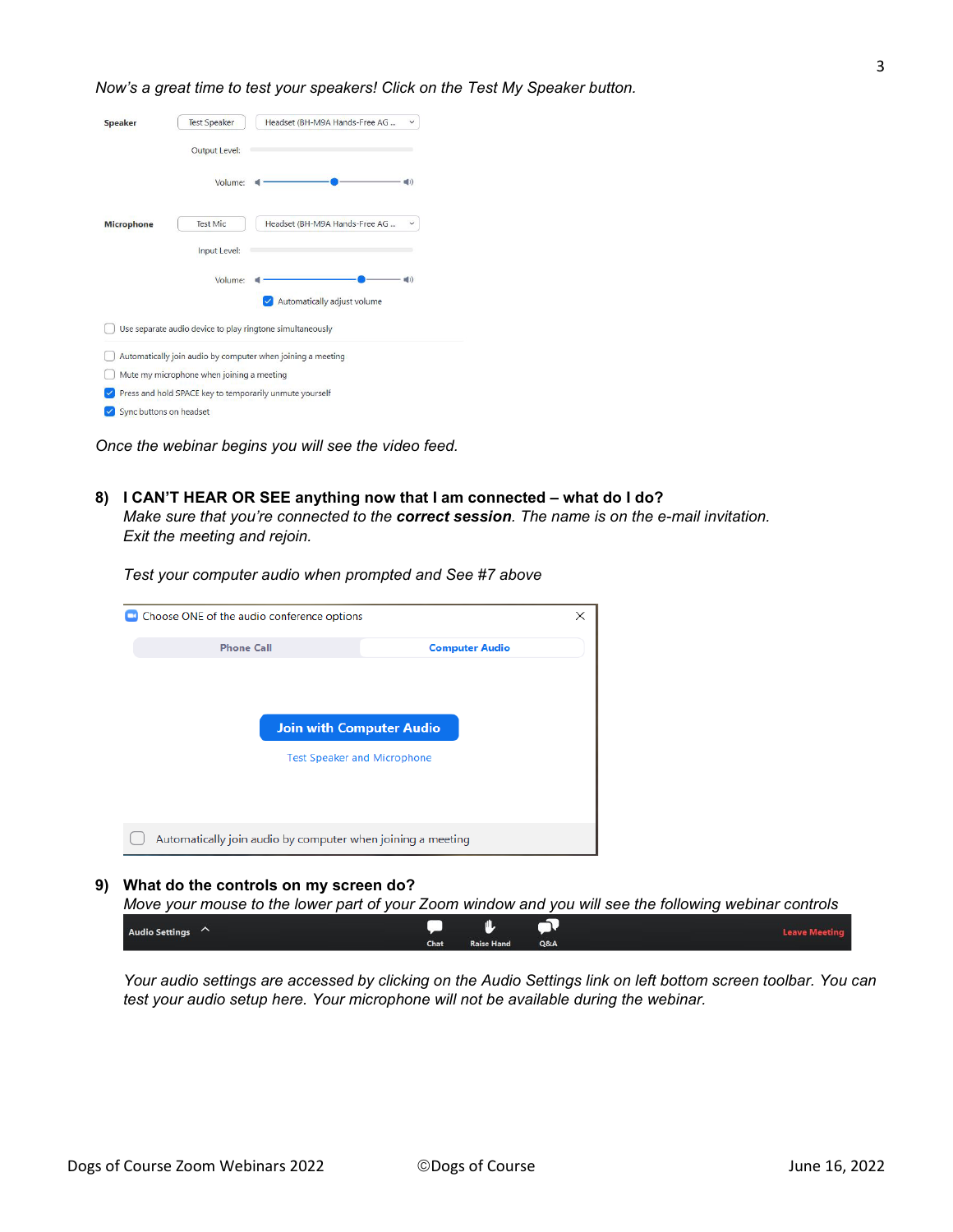#### **10) How do I ask a question/participate?**

*.* 

| Audio Settings $\curvearrowright$ | 心<br><b>Contract</b><br>л. |                   |     |  |
|-----------------------------------|----------------------------|-------------------|-----|--|
|                                   | Chat                       | <b>Raise Hand</b> | Q&A |  |
|                                   |                            |                   |     |  |

*Q & A: Move mouse to bottom of window/screen for toolbar. Click on the Q & A box to write questions. Please keep the questions BRIEF and on topic. Each speaker will provide time to ask questions. We will do our best to field as many questions as we can. We expect we cannot answer them all so the host will pick and choose from the group to give the audience variety. Only the host and speaker will be able to see the questions unless they are answered via text in the Q and A area.*

*CHAT: The chat window will be available before the webinar starts to say hello to the speaker and host. You will not be able to see the other participants comments as it has been turned off. During the webinar, please use the Q&A tool to ask questions.* 

*RAISE HAND: You can respond to your presenter if asked by clicking Raise Hand.*

#### **11) How do I exit the webinar and evaluations?**

*Click on Leave Meeting at the lower righthand side of your screen. After you exit, you will be directed to an evaluation form. Please take a moment to give Dogs of Course and the instructor your feedback!*

#### **12) How do I get the best connection and video quality?**

Your video and sound quality is dependent on many things. Your internet speed and your computer speed as well as your speaker's internet service and internet activity on Zoom itself are all variables. Live internet meetings and webinars are rarely "perfect" due to all the connectivity factors at play. You can expect a few momentary audio cutouts and some jittering of the video but there are ways to maximize your experience.

*Pro-tips ( thank you to Millersville.edu)*

- *a. Wired wifi connections are generally better than wireless or cellular connections.*
- *b. Mute your microphone. Sometimes Zoom will dedicate part of your internet connection to an audio stream for you. You don't need your microphone.*
- *c. Stop YOUR webcam video (videoing yourself) as you won't need it.*
- *d. Close other unneeded applications on your computer like your mail, Facebook, or an excel spreadsheet.*
- *e. Avoid computer activities that will use your bandwidth behind the scenes right before or during your webinar like steaming, cloud back-ups, large down or uploads.*
- *f. Ask others in your home to stay off the internet.*
- *g. Make sure you are only using Google Chrome for your connection to Zoom.*
- *h. Check your internet speed with speedtest.net. If it is slower than it should be, restart your computer and/or router and modem. Then retest. This takes a few minutes.*

## **CEUs for attending the webinar/s**

#### **Please read. The procedure has changed since the last virtual camp.**

*If you indicated, on your webinar registration, that you need CEUs for NACSW, CPDT, IAABC, or KPA, please read this section carefully and follow the instructions for each of the organiztions for which you require CEUs.. ALL organizations require proof of attendance.* 

- *a. A secret word will be in embedded in each of the webinars (and in the recordings).*
- b. *Each webinar will have a unique secret word.*
- c. *Make note of this secret word; you will need it in order to receive your CEUS. Follow the instructions below for each of the organizations.*